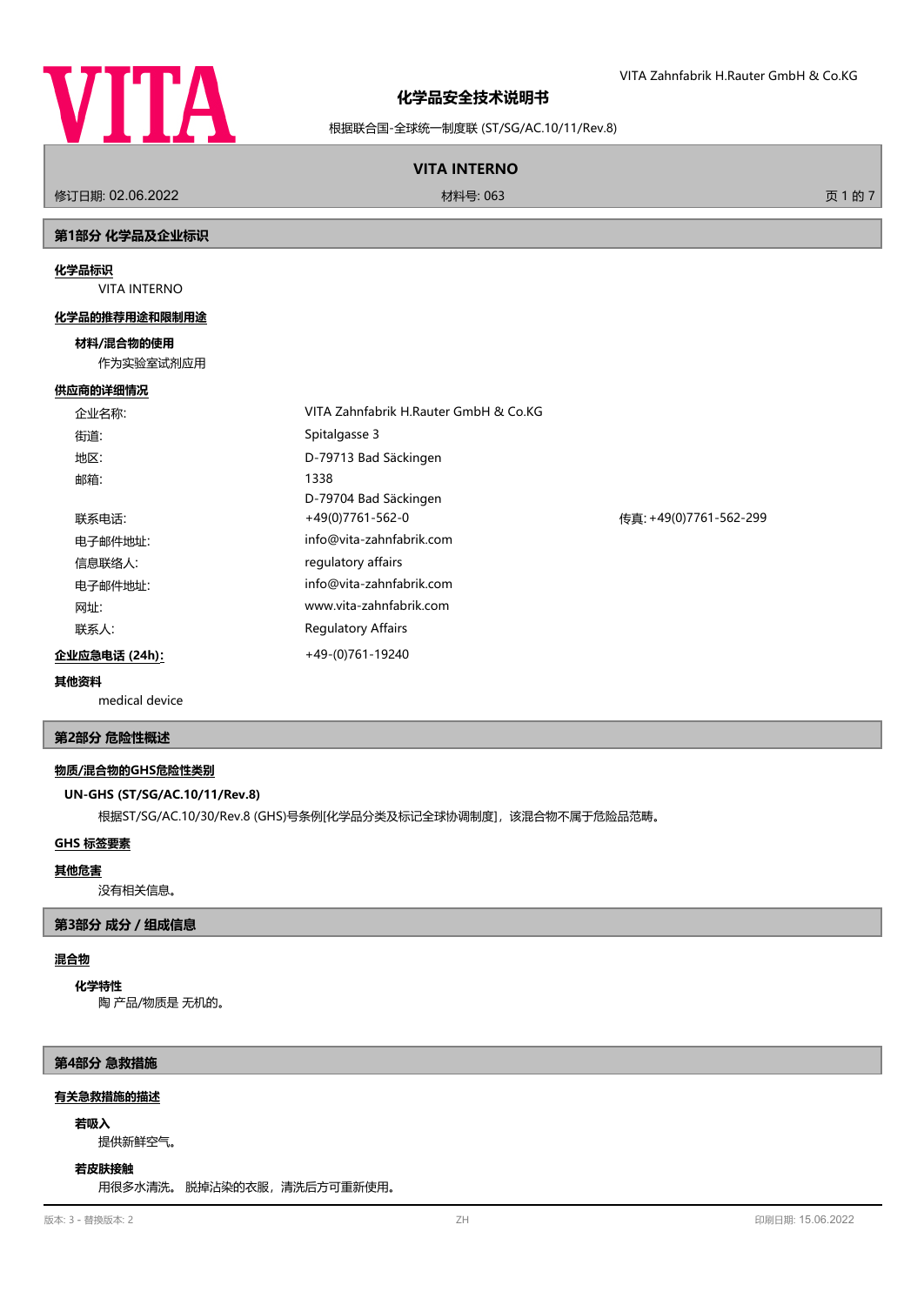

## 根据联合国-全球统一制度联 (ST/SG/AC.10/11/Rev.8)

## **VITA INTERNO**

修订日期: 02.06.2022 材料号: 063 页 2 的 7

#### **若眼睛接触**

立刻小心且彻底的用洗眼设备或用水冲洗眼睛。

## **若食入**

立刻漱口,然后喝大量的水。

### **最重要的症状和健康影响**

没有相关信息。

#### **对医生的特别提示**

症状处理。

#### **第5部分 消防措施**

## **灭火介质**

#### **适合的灭火剂**

依照周边环境决定防火措施。

#### **特别危险性**

不易燃。

#### **消防人员的特殊保护设备和防范措施**

火灾时: 使用不受周围空气影响的呼吸防护器。

#### **其他资料**

分开收集受污染的灭火水。切勿使其流入排水管道或地表水域。

#### **第6部分 泄漏应急处理**

#### **作业人员防护措施、防护装备和应急处置程序**

#### **一般提示**

避免灰尘的形成。 勿吸入灰尘。

#### **环境保护措施**

勿使之进入地下水或水域。

#### **泄漏化学品的收容、清除方法及所使用的处置材料**

#### **其他资料或数据**

机械式吸取 取出的材料根据清除那一章处理。

#### **参照其他章节**

安全处理: 见 段 7 个人防护装备: 见 段 8 垃圾处理: 见 段 13

### **第7部分 操作处置与储存**

## **操作注意事项**

不需要特别的预防措施。 **关于安全操作的提示**

#### **关于防火、防爆的提示**

不需要特别的防火措施。

## **针对一般职业卫生保健的提示**

脱掉沾染的衣服。 休息前和工作结束时请洗手。 在工作场所不饮食、不抽烟、不擤鼻涕。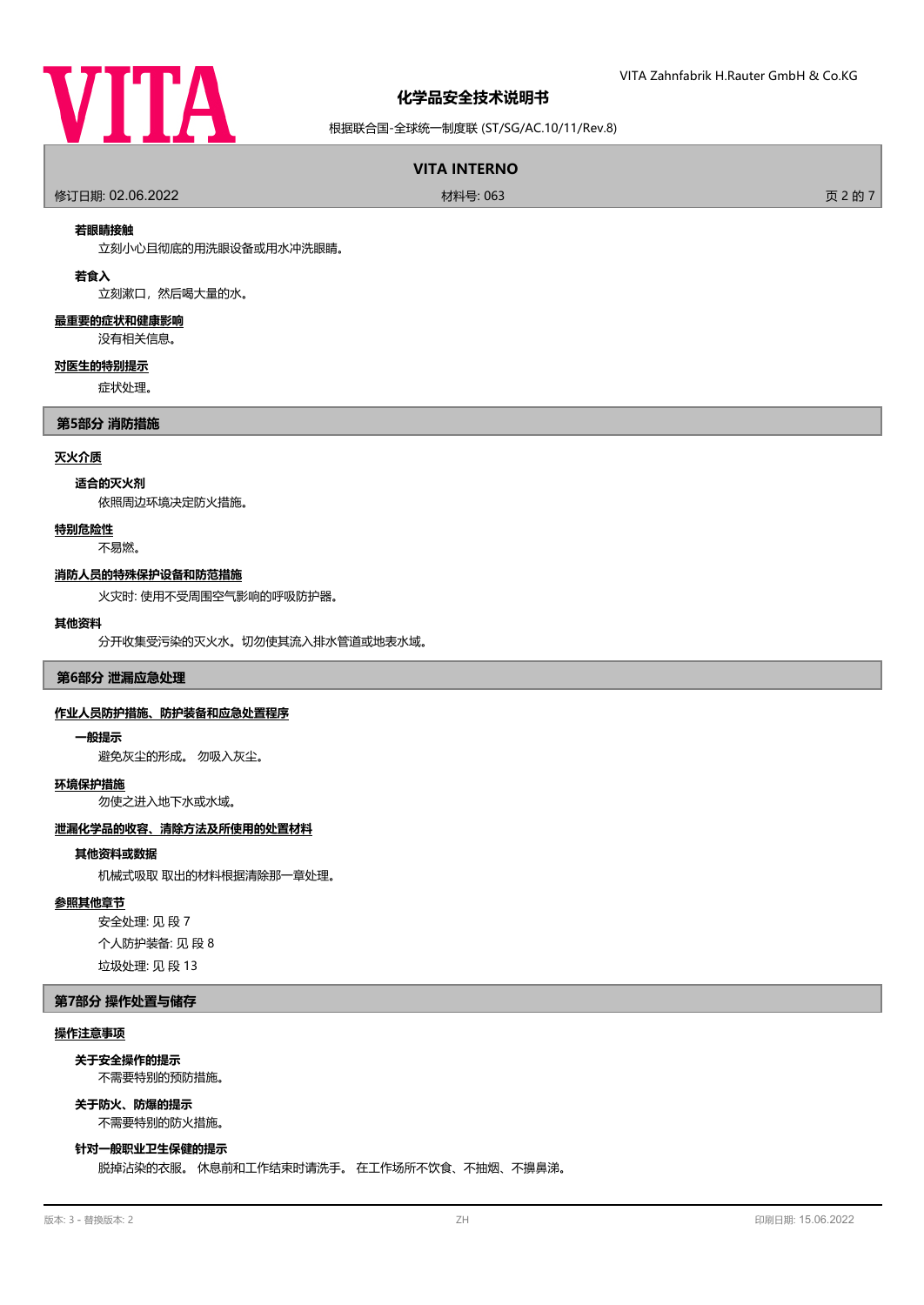

根据联合国-全球统一制度联 (ST/SG/AC.10/11/Rev.8)

# **VITA INTERNO**

修订日期: 02.06.2022 材料号: 063 页 3 的 7

# **安全储存的条件,包括任何不兼容性**

**对存放空间和容器的要求**

容器密封好。

# **共同存放的提示**

不需要特别的预防措施。

## **第8部分 接触控制和个体防护**

## **控制参数**

#### **工程控制方法**

**保护和卫生措施**

#### **眼部/面部防护**

戴防护眼罩/戴防护面具。

## **手部防护**

处理化学工作材料时,只能戴带有CE认证标记含四位数检验号码的化学防护手套。 挑选抗化学药品的防护手套

时,必须视工作场所特性而定的危险物质浓度和数量而定。 最好向手套制造厂家询问清楚以上所提特殊用途的手

套之化学药品抵抗性。 推荐的手套品牌 KCL Dermatril P NBR (聚腈橡胶)

#### **皮肤和身体防护**

防护服的使用。

## **呼吸防护**

在通风不足的情况下 戴呼吸防护装置。 确保有足够的通风且在关键位置上设置点状的抽气设施。 工作场所的技术 通风

## **第9部分 理化特性**

#### **基本物理和化学性质信息**

| 聚合状态:         | 固体的 |                    |
|---------------|-----|--------------------|
| 颜色:           |     |                    |
| 气味:           | 特征性 |                    |
| 物理状态变化        |     |                    |
| 熔点/凝固点:       |     | 没有界定               |
| 沸点或初始沸点和沸腾范围: |     | ?                  |
| 闪点:           |     | $\overline{\cdot}$ |
| 易燃性           |     |                    |
| 固体的/液体的:      |     | 没有界定               |
| 气体:           |     | 不适用                |
| 爆炸性特性         |     |                    |
| 本产品不: 有爆炸危险的。 |     |                    |
| 爆炸下限:         |     | 没有界定               |
| 爆炸上限:         |     | 没有界定               |
| 自燃温度          |     |                    |
| 固体:           |     | 没有界定               |
| 气体:           |     | 不适用                |
| 分解温度:         |     | 没有界定               |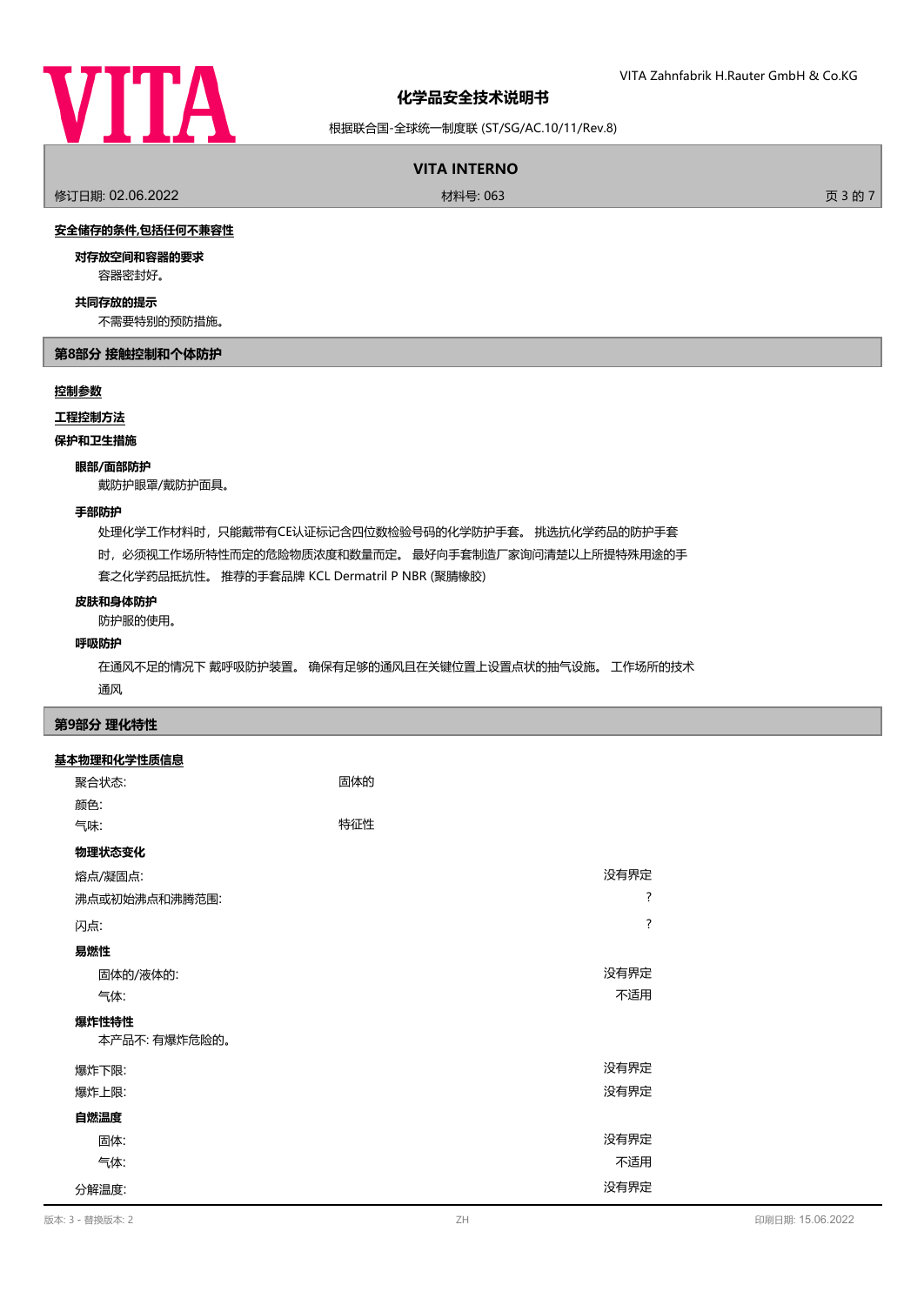

## 根据联合国-全球统一制度联 (ST/SG/AC.10/11/Rev.8)

| <b>VITA INTERNO</b> |                           |         |  |  |
|---------------------|---------------------------|---------|--|--|
| 修订日期: 02.06.2022    | 材料号: 063                  | 页 4 的 7 |  |  |
| pH值:                | 没有界定                      |         |  |  |
| 水溶性:                | 不                         |         |  |  |
| 在其它溶剂中的溶解度<br>没有界定  |                           |         |  |  |
| 正辛醇-水分配系数:          | 没有界定                      |         |  |  |
| 蒸汽压力:               | $\le$ = 1100 hPa          |         |  |  |
| (在 50 °C)           |                           |         |  |  |
| 相对密度:               | 2,40000 g/cm <sup>3</sup> |         |  |  |
| 相对蒸汽密度:             | 没有界定                      |         |  |  |
| 其他资料或数据             |                           |         |  |  |
| 物理危险类别相关信息          |                           |         |  |  |
| 助燃特性<br>不助燃。        |                           |         |  |  |
| 其他安全特性              |                           |         |  |  |
| 固体:                 | 100,0%                    |         |  |  |
| 蒸发速率:               | 没有界定                      |         |  |  |
|                     |                           |         |  |  |

# **第10部分 稳定性和反应性**

### **反应性**

当按规定处理和存储时无有害反应。

# **稳定性**

该产品在正常室温存储时是稳定。

## **危险反应**

无已知的危险反应。

## **避免接触的条件**

没有

## **禁配物**

没有相关信息。

### **危险的分解产物**

无已知的危险分解产物。

#### **第11部分 毒理学信息**

## **急性毒性**

**急性毒性**

现有数据不符合分类标准。

# **刺激和腐蚀**

现有数据不符合分类标准。

#### **呼吸或皮肤过敏**

现有数据不符合分类标准。

**致癌性、生殖细胞突变性、生殖毒性**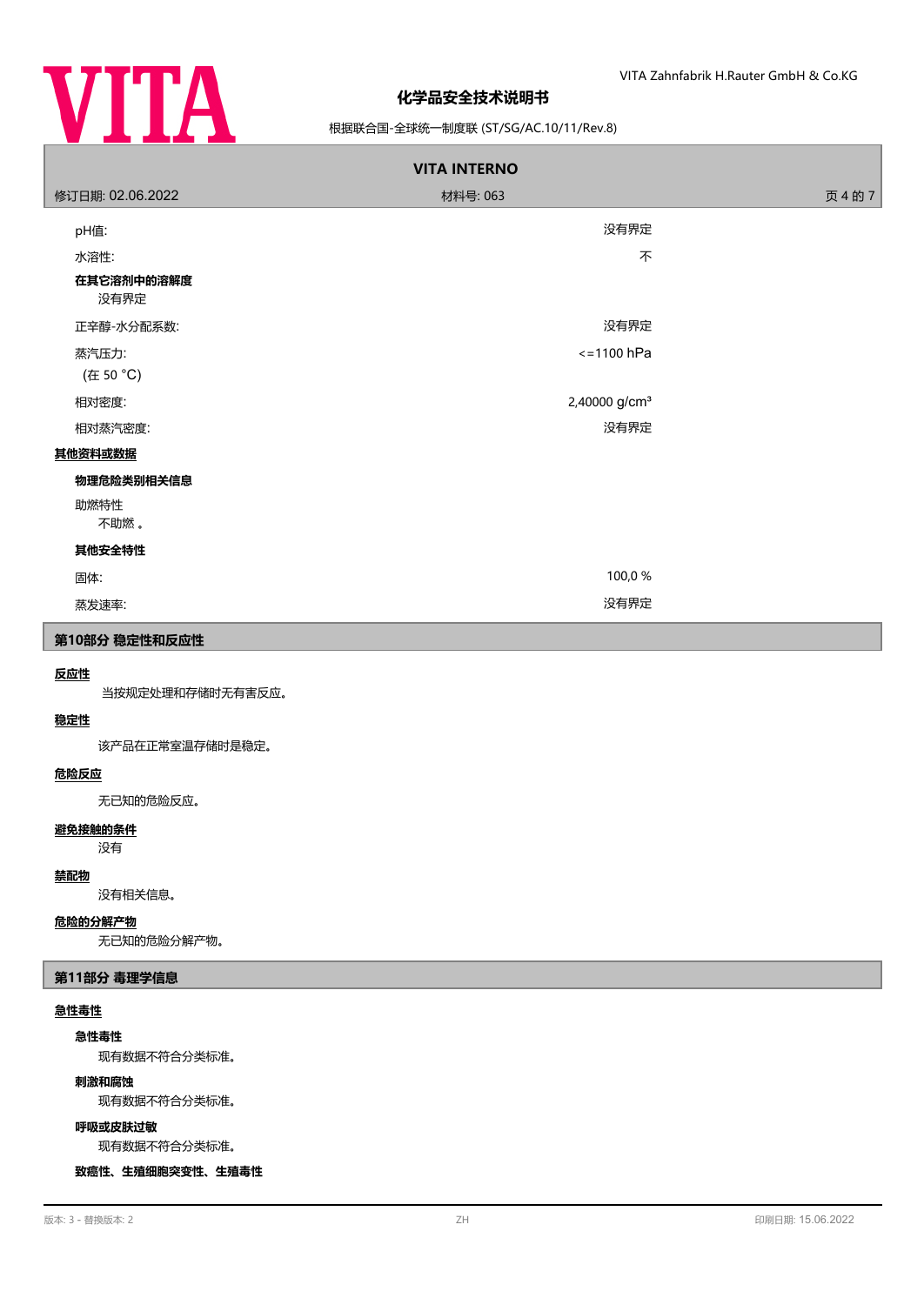

# 根据联合国-全球统一制度联 (ST/SG/AC.10/11/Rev.8)

# **VITA INTERNO**

修订日期: 02.06.2022 材料号: 063 页 5 的 7

现有数据不符合分类标准。

**特异性靶器官系统毒性 一次接触** 现有数据不符合分类标准。

**特异性靶器官系统毒性 反复接触**

现有数据不符合分类标准。

**肺内吸入异物的危险** 现有数据不符合分类标准。

### **测试的补充说明**

根据(EC)第1272/2008号条例[化学品分类及标记全球协调制度],该混合物不属于危险品范畴。

#### **第12部分 生态学信息**

#### **生态毒性**

本产品不: 生态毒性。

# **持久性和降解性**

本产品未经检验。

## **生物富集或生物积累性**

本产品未经检验。

#### **土壤中的迁移性**

本产品未经检验。

# **内分泌干扰性质**

由于成分均不符合标准,本产品不含对非靶标生物内分泌有干扰作用的物质。

#### **其他有害作用**

没有相关信息。

#### **其他资料**

避免释放到环境中。

# **第13部分 废弃处置**

## **废弃物处置方法**

## **建议**

勿使之进入地下水或水域。 根据官署的规定处理废物。

### **受污染的容器和包装的处置方法**

用很多水清洗。 完全清空的包装材料可以回收再利用。 受污染的包装如同物质材料一样处理。

## **第14部分 运输信息**

## **海运 (IMDG)**

|                       | UN編號或ID編號: |  | 根据运输法规,未被分类为危险品。 |
|-----------------------|------------|--|------------------|
|                       | 联合国运输名称:   |  | 根据运输法规,未被分类为危险品。 |
|                       | 联合国危险性分类:  |  | 根据运输法规,未被分类为危险品。 |
|                       | 包装类别:      |  | 根据运输法规,未被分类为危险品。 |
| 空运 (ICAO-TI/IATA-DGR) |            |  |                  |
|                       | UN編號或ID編號: |  | 根据运输法规,未被分类为危险品。 |
|                       | 联合国运输名称:   |  | 根据运输法规,未被分类为危险品。 |
|                       | 联合国危险性分类:  |  | 根据运输法规,未被分类为危险品。 |
|                       |            |  |                  |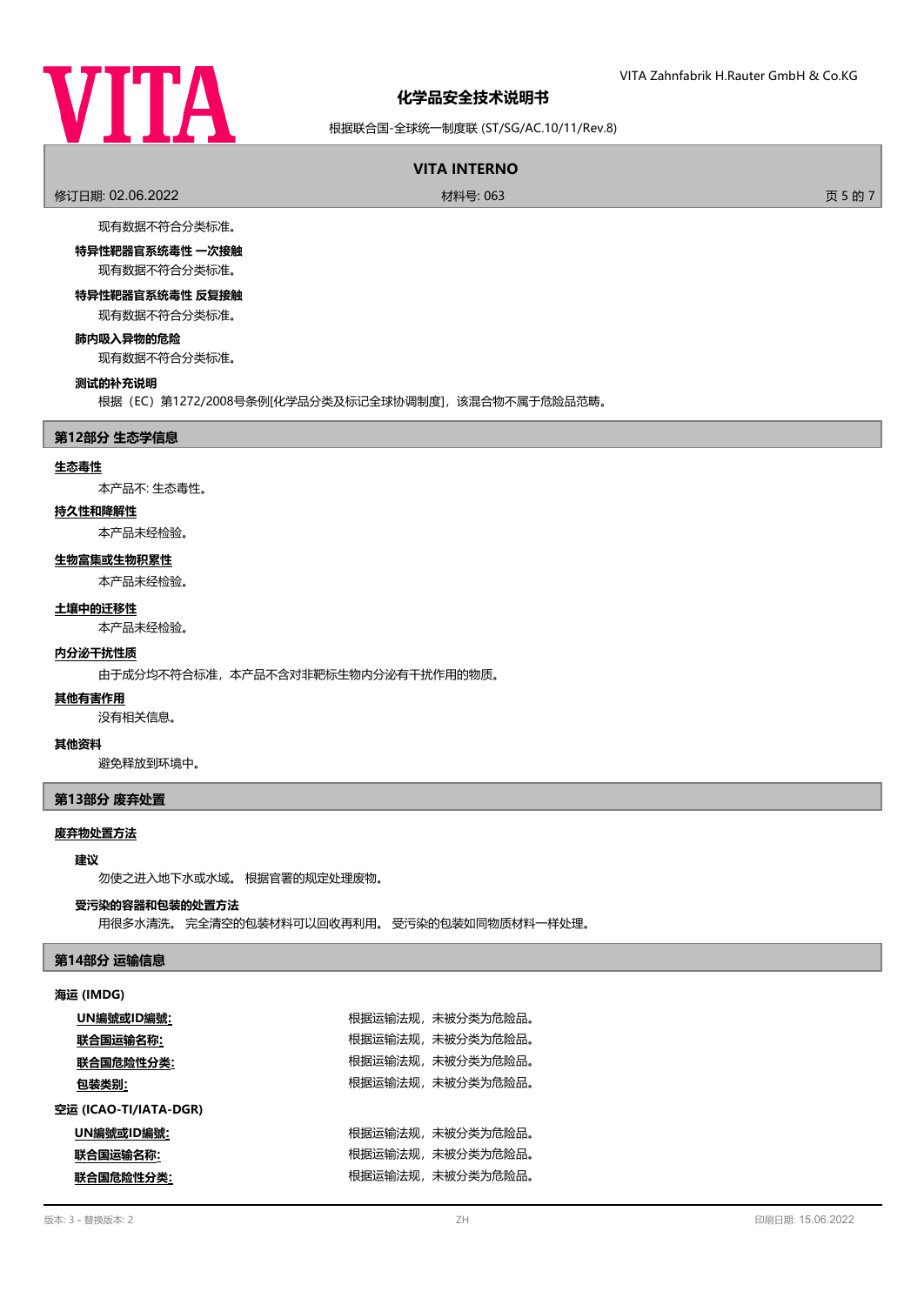

# 根据联合国-全球统一制度联 (ST/SG/AC.10/11/Rev.8)

| <b>VITA INTERNO</b>                                                          |                                                                                                      |         |  |
|------------------------------------------------------------------------------|------------------------------------------------------------------------------------------------------|---------|--|
| 修订日期: 02.06.2022                                                             | 材料号: 063                                                                                             | 页 6 的 7 |  |
| <u>包装类别:</u>                                                                 | 根据运输法规,未被分类为危险品。                                                                                     |         |  |
| 对环境的危害                                                                       |                                                                                                      |         |  |
| 对环境有害的物质:                                                                    | 无                                                                                                    |         |  |
|                                                                              |                                                                                                      |         |  |
| <u>使用者特殊预防措施</u><br>没有相关信息。                                                  |                                                                                                      |         |  |
| 大宗货物运输根据 MARPOL-公约 73/78 附录 II 和 IBC-Code                                    |                                                                                                      |         |  |
| 不适用                                                                          |                                                                                                      |         |  |
|                                                                              |                                                                                                      |         |  |
| 第15部分 法规信息                                                                   |                                                                                                      |         |  |
| 国家的规章                                                                        |                                                                                                      |         |  |
| 第16部分 其他信息                                                                   |                                                                                                      |         |  |
| 缩略语和首字母缩写                                                                    |                                                                                                      |         |  |
| ADR: Accord européen sur le transport des marchandises dangereuses par Route |                                                                                                      |         |  |
|                                                                              | (European Agreement concerning the International Carriage of Dangerous Goods by Road)                |         |  |
|                                                                              | IMDG: International Maritime Code for Dangerous Goods                                                |         |  |
| IATA: International Air Transport Association                                |                                                                                                      |         |  |
| GHS: Globally Harmonized System of Classification and Labelling of Chemicals |                                                                                                      |         |  |
| EINECS: European Inventory of Existing Commercial Chemical Substances        |                                                                                                      |         |  |
| ELINCS: European List of Notified Chemical Substances                        |                                                                                                      |         |  |
| <b>CAS: Chemical Abstracts Service</b>                                       |                                                                                                      |         |  |
|                                                                              | LC50: Lethal concentration, 50%                                                                      |         |  |
|                                                                              | LD50: Lethal dose, 50%                                                                               |         |  |
| CLP: Classification, labelling and Packaging                                 |                                                                                                      |         |  |
| REACH: Registration, Evaluation and Authorization of Chemicals               |                                                                                                      |         |  |
|                                                                              | GHS: Globally Harmonised System of Classification, Labelling and Packaging of Chemicals              |         |  |
| <b>UN: United Nations</b>                                                    |                                                                                                      |         |  |
| DNEL: Derived No Effect Level                                                |                                                                                                      |         |  |
| DMEL: Derived Minimal Effect Level                                           |                                                                                                      |         |  |
| <b>PNEC: Predicted No Effect Concentration</b>                               |                                                                                                      |         |  |
| ATE: Acute toxicity estimate                                                 |                                                                                                      |         |  |
| LL50: Lethal loading, 50%                                                    |                                                                                                      |         |  |
| EL50: Effect loading, 50%                                                    |                                                                                                      |         |  |
| EC50: Effective Concentration 50%                                            |                                                                                                      |         |  |
| ErC50: Effective Concentration 50%, growth rate                              |                                                                                                      |         |  |
| NOEC: No Observed Effect Concentration                                       |                                                                                                      |         |  |
| BCF: Bio-concentration factor                                                |                                                                                                      |         |  |
| PBT: persistent, bioaccumulative, toxic                                      |                                                                                                      |         |  |
| vPvB: very persistent, very bioaccumulative                                  |                                                                                                      |         |  |
|                                                                              | RID: Regulations concerning the international carriage of dangerous goods by rail                    |         |  |
|                                                                              | ADN: European Agreement concerning the International Carriage of Dangerous Goods by Inland           |         |  |
|                                                                              | Waterways (Accord européen relatif au transport international des marchandises dangereuses par voies |         |  |
| de navigation intérieures)                                                   |                                                                                                      |         |  |